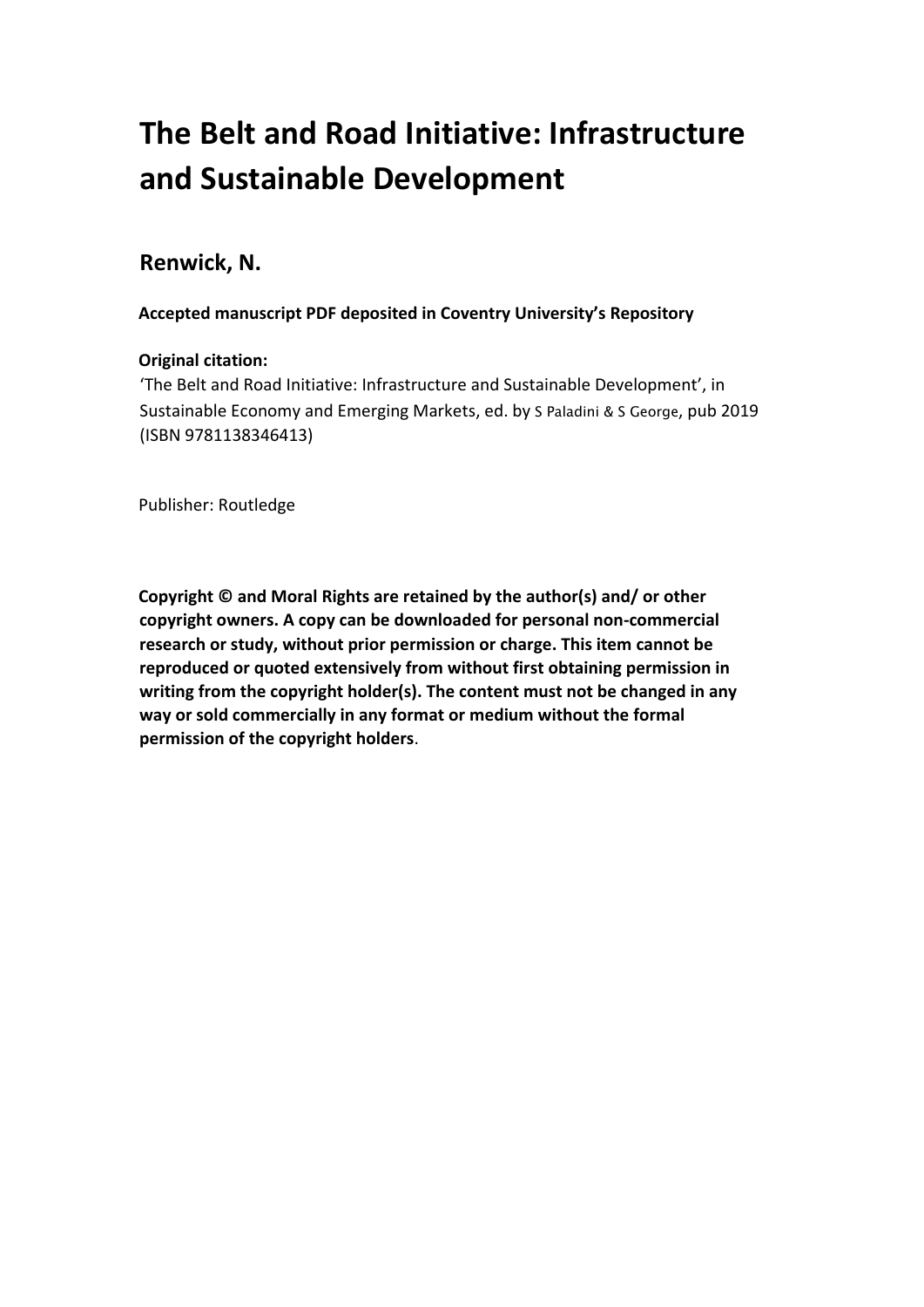#### **The Belt and Road Initiative: Infrastructure and Sustainable Development**

Neil Renwick

#### **Introduction**

 According to the MERICS BRI database, there are already over 1,000 BRI-related projects world-wide with a total project value of over US\$25 million (Eder, 2018). But is the "Belt and Road Initiative" (BRI) helping or hindering international sustainable development and achievement of the Sustainable Development Agenda 2030 and Sustainable Development Goals (SDGs)? The BRI has evolved as a "global strategy" (Brînză, 2018). The stated aim of the BRI is to "promote the connectivity of Asian, European and African continents and their adjacent seas, establish and strengthen partnerships among the countries along the Belt and Road, set up all-dimensional, multi-tiered and composite connectivity networks, and realise diversified, independent, balanced and sustainable development in these countries" (Government of China, 2015, §1,parag. 2). The Initiative's intended strengthening of closer intra- and inter-regional connectivities, grounded in new transport, energy and communications infrastructure investment designed to grow production, employment and trade. Early analyses have pointed to a mixed bag of opportunities and risks associated with involvement in the Initiative (Baker McKenzie, 2017)

 This chapter focuses on the extent to which the BRI is contributes achieving the Agenda 2030 and SDGs agreed in 2015. The possibility that the BRI can contribute significantly to implementing the 2030 Agenda has also attracted attention as the challenges of achieving the SDGs by 2030 are becoming more evident. The 2030 Sustainable Development Agenda is, in its own words, "a comprehensive, far-reaching and people-centred set of universal and transformative Goals and targets". As Figure 1 indicates, the Agenda established 17 Sustainable Development Goals and 169 targets and the 193 states signing-up to the agreement made the, by now, oft-referred to pledge "that no one will be left behind" (United Nations, 2015). The agreement entered into effect on 1 January 2016.

| <b>Figure 1 The SDG Goals</b>                   |
|-------------------------------------------------|
| <b>GOAL 1: No Poverty</b>                       |
| GOAL 2: Zero Hunger                             |
| GOAL 3: Good Health and Well-being              |
| <b>GOAL 4: Quality Education</b>                |
| <b>GOAL 5: Gender Equality</b>                  |
| GOAL 6: Clean Water and Sanitation              |
| GOAL 7: Affordable and Clean Energy             |
| GOAL 8: Decent Work and Economic Growth         |
| GOAL 9: Industry, Innovation and Infrastructure |
| <b>GOAL 10: Reduced Inequality</b>              |
| GOAL 11: Sustainable Cities and Communities     |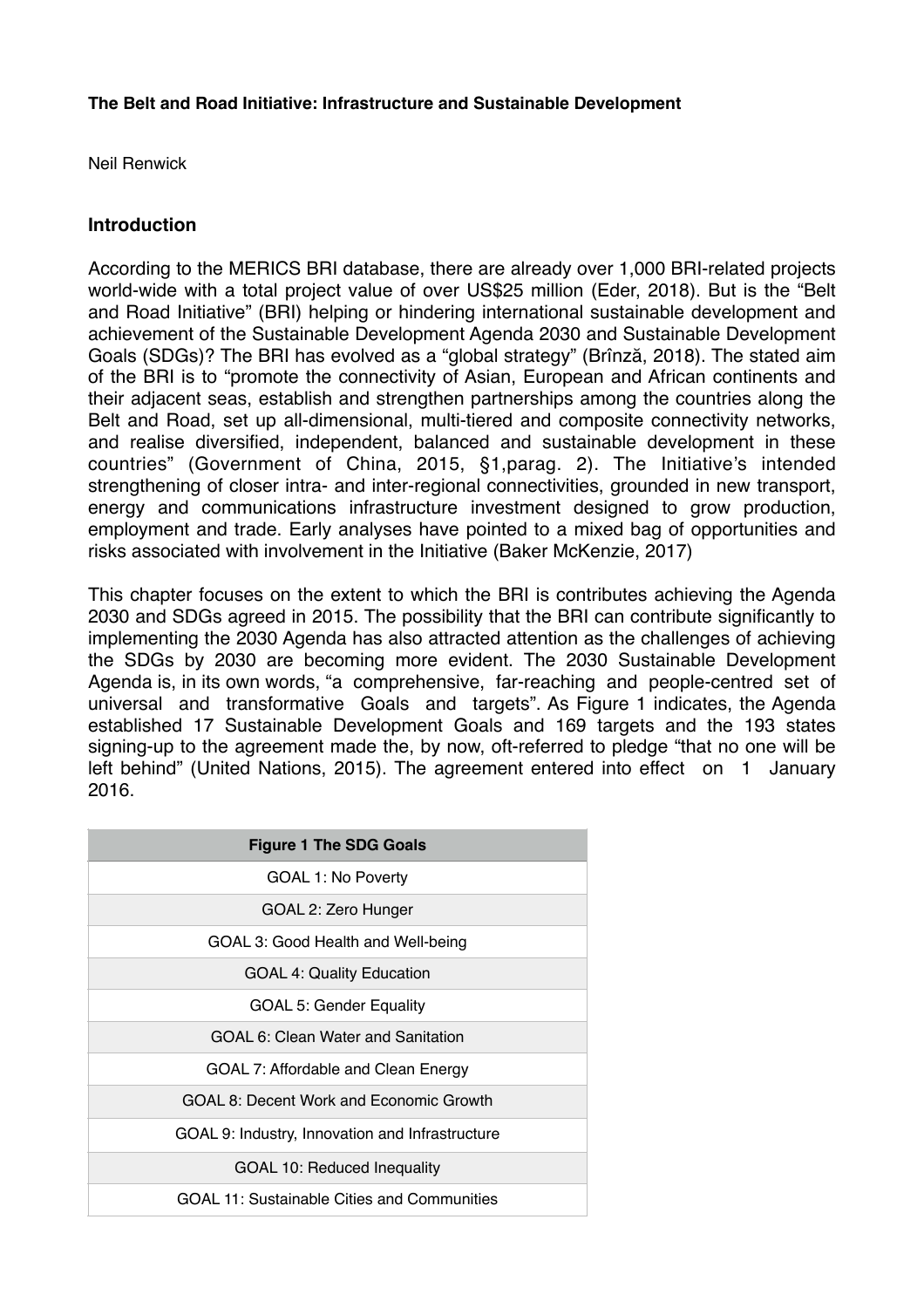However, the Sustainable Development Goals Report 2018 concluded that "progress to ensure that no one is left behind has not been rapid enough to meet the targets of the 2030 Agenda. Indeed, the rate of global progress is not keeping pace with the ambitions of the Agenda, necessitating immediate and accelerated action by countries and stakeholders at all levels" (United Nations, 2018: 1). Further concerns have been raised. For example, the 2018 SDG Index and Dashboards Report argues that "most G20 countries have started SDGs implementation, but important gaps remain"; "No country is on track to achieve all the goals by 2030"; "Conflicts are leading to reversals in SDG progress", Progress towards sustainable consumption and production patterns is too slow"; and "High-income countries generate negative SDG spillover effects" (SDSN Secretariat and Bertelsmann Stiftung, 2018: 1). The BRI, as an up-and-running programme of immense magnitude and ambition, supported by an established institutional secretariat, backed by the China as the world's second-largest economy, and with the BRI existing reach across all continents is viewed widely as an important potential instrument to help the global SDG effort. Nevertheless, as the BRI is steadily rolled-out and projects become operational, there is mounting concern over whether the benefits actually realised will be "win-win" for China's partners and the spectrum of potential risks incurred in the implementation of the BRI ranging from adverse environmental impact, high investment exposure, political and social and cultural.

 The chapter is structured around three sections: 1. Introduction. 2. The BRI in Practice— Promoting Sustainable Development? 3. Conclusions. This paper argues that the BRI's infrastructure investment approach is helping to foster sustainable development through the building of transport, communications, and energy facilities along the routes and corridors. Clearly, these are much needed in a number of low-income economies that have signed-up to the BRI. However, the evidence of the BRI's project work so far shows that there are major problems that need to be dealt with if this venture is going to meet the aspirations and aims of the 2030 Agenda and SDGs. The raft of problems include an increased indebtedness of partner states arising from BRI projects, a lack of transparency in the contract processes and a disproportionate share of such contracts awarded to Chinese firms, and environmental protection dangers. Underlying an emerging international scepticism, opposition and so-called "pushback" against the BRI are well- known political tensions over BRI Corridors but related to wider geo-political and geo- strategic problems, perhaps most widely noted in India's opposition to the China–Pakistan Economic Corridor (CPEC) as it passes through the contested territory referred to by the Indian Government as "Pakistan Occupied Kashmir". Further international reluctance to embrace fully the BRI stems from the perception that the BRI is less about a fresh approach to promoting sustainable development and growth grounded in principles of equity and "win-win" mutuality, but rather more about the BRI as a "zero-sum" instrument to meet Chinese national interests and resource needs and as a primary tool of Chinese economic, political and strategic power projection.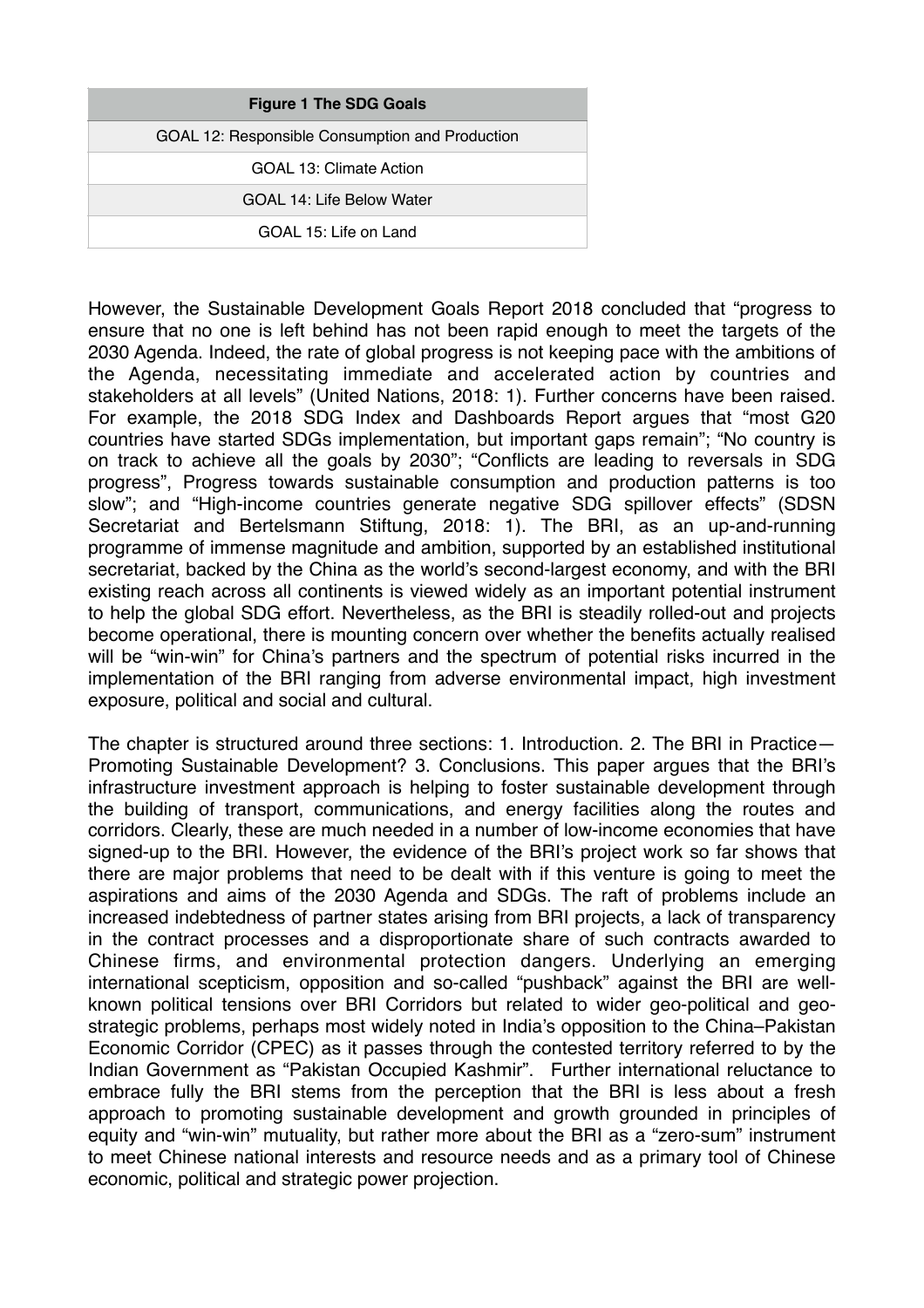### 2**. The BRI in Practice—Promoting Sustainable Development?**

#### *2.1 The BRI as an instrument for sustainable development*

 What is it that the BRI is bringing to the table of global sustainable development and is it distinctive? The initial debate surrounding OBOR/BRI was over China's intent, the central question being how far this was a grand geo-economic, geo-political and geo-strategic gambit by China to further its own national interest and global position? This remains an evident strand in the current literature on the BRI, so much so that President Xi Jinping has publicly sought to dismiss such concerns: "The Belt and Road Initiative is not a Chinese plot, as some people internationally have said. It is neither the post-World War Two Marshall Plan, nor is it a Chinese conspiracy. If you had to [call it something], it's an "overt plot."

 As explained elsewhere in this volume, the OBOR/BRI has grown from a proposal made by Chinese President Xi Jinping in 2013 and its formal launch in 2015 into a global project that currently consists of 65 countries from across the world. The BRI is structured around a number of intersecting trade and investment corridors. The BRI's aim is ito act as a prime driver for investment in land and sea-based connectivity from China to regional and global markets. The r*aison d'être* for the BRI lies in the conception of infrastructure capacity-building interventions designed to provide the essential platforms upon which new and stronger trade can be developed, offering the prospect for increased local production and employment opportunities and substantial revenues for the national exchequers as well as reduce national debt and steadily re-balance their balance of payments.

Certain sectors are emphasised, particularly energy, transport and communications.

 There are five priority aims set out for the BRI: (1) policy co-ordination; (2) better transport, energy and information infrastructure; (3) the reduction of trade and investment barriers; (4) financial integration; and (5) the promotion of connections among people ("people-to- people relations"). The BRI also aims to strengthen environmental and energy cooperation. Total trade between China and BRI countries in 2014-2016 was more than US\$3 trillion, China's own investment in these countries surpassed US\$50 billion, and Chinese companies had established 56 economic cooperation zones in over 20 countries, generating some US\$1.1 billion of tax revenue and 180,000 jobs for them (Xinhua, 2017, parag. 12). However, the BRI is controversial, with question marks on its ambitions and operational performance. The emerging issue here is whether the BRI has the ability to deliver on its potential, and how the traditional donor community should engage with the BRI.

 The BRI is being described as a new driver for sustainable development because it focuses on critical infrastructure investment and capacity-building that will increase connectivity and trade. The world faces an infrastructure investment gap. The estimated annual global infrastructure investment demand is about US\$3.7 trillion – of which only around US\$2.7 trillion is currently met (World Economic Forum, 2013). A McKinsey Global Institute Report finds that globally, there is a need to invest an average of US\$3.3 trillion annually in economic infrastructure in order to support currently expected rates of growth through to 2030. Emerging economies are projected to account for some 60% of that need. The McKinsey study concluded that if the current pace of underinvestment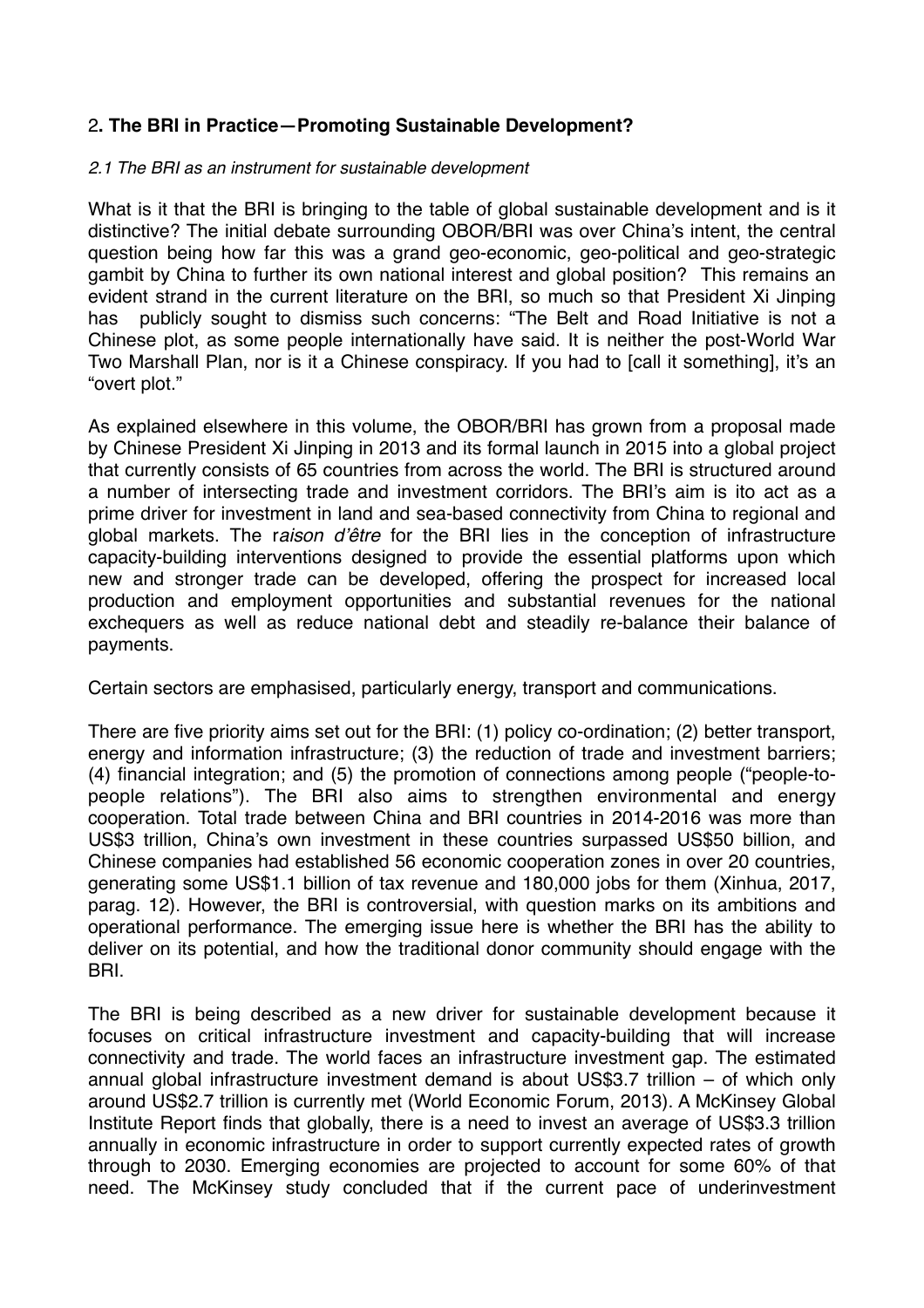continues, world infrastructure will fall short by roughly 11%, or US\$350 billion a year. The size of the gap triples if the additional investment required to meet the UN's SDGs is factored in (Woetzel, Garemo, Mischke, Hjerpe, M. & Palter, 2016).

 In this context, the BRI is being held up by international organisational officials as a practical instrument for delivering the 2030 Agenda and SDGs. Liu Zhenmin, UN Under- Secretary-General for Economic and Social Affairs, speaking in June 2018, stated that the BRI and the 2030 Agenda for Sustainable Development have similar vision and principles. He argued that the BRI's prioritisation of building connectivity in policy, facilities, trade, finance and among peoples is "extensively and intrinsically linked with the 17 Sustainable Development Goals (SDGs) of the 2030 Agenda . . . such connectivity can effectively advance achievement of the goals of the 2030 Agenda" (China Daily, 2017, April 13)

 This shift in priority is attributable to the increased role and importance of "emerging economies", many acting as "new donors". Their approaches to development differ in key aspects of principle, policy, process and practice from the long-established system centred upon the OECD-DAC. Most prominent among these is China. Now the second-largest economy in the world with a global economic, political and steadily-emerging regional strategic reach, China has a growing role and influence as a provider of international development assistance and source of both state and private enterprise infrastructural investment in low-income economies.

 Infrastructure capacity-building therefore lies at the core of this "activist view". The Asian Development Bank estimates the annual infrastructure investment needs across the BRI countries to be at least US\$1.7 trillion until 2030 (He. T., 2017, parag. 12). in response to this critical gap, China has undertaken major investment. According to the MERICS BRI database, China's investment in BRI-related infrastructure projects totals US\$25 billion i(this excludes projects still under construction or in the planning phase, which involve much larger investment volumes) (Eder, 2018, parag. 2).

 Initially capitalised at US\$40 billion, the Fund is to expand to US\$100 billion. Underlining this Chinese financial commitment to financial support for the BRI, in 2015 the China Development Bank stated that it had reserved US\$890 billion for more than 900 projects (He & Kuijs, 2017). In addition, the Asian Infrastructure Investment Bank (AIIA) membership has grown from 57 founding members to a global membership of 87 members from all continents, with its projects leveraging a total of over US\$30 billion in public and private investment. The AIIB has approved investment for projects worth over US\$5.3 billion. Moreover, the BRICS grouping (Brazil, Russia, India, China ad South Africa), a product of the aftermath of the 2008-2009 global financial crisis, has established the New Development Bank. This is another fresh multilateral development bank (MDB), seeded with US\$50 billion in capital and formed with the intention to increase capital to US \$100 billion.

 The BRI economies are increasingly important components of China's trade and investment. For the first quarter of 2018, BRI countries accounted for 29.1% of China's total exports in January-March, up from 27.9% in October-December 2017. Imports from BRI economies accounted for 25.8% of the total in January-March, rising from 25.4% in the fourth quarter of 2017. In this period, two-way trade between China and the 65 countries officially under the BRI grew by 19.4% year-on-year to US\$287.3 billion, rising from 13.8% expansion in the fourth quarter of 2017. Exports rose by 16.5% to US \$158 billion, with imports up by 23.2% to US\$128.4 billion over the same period. China's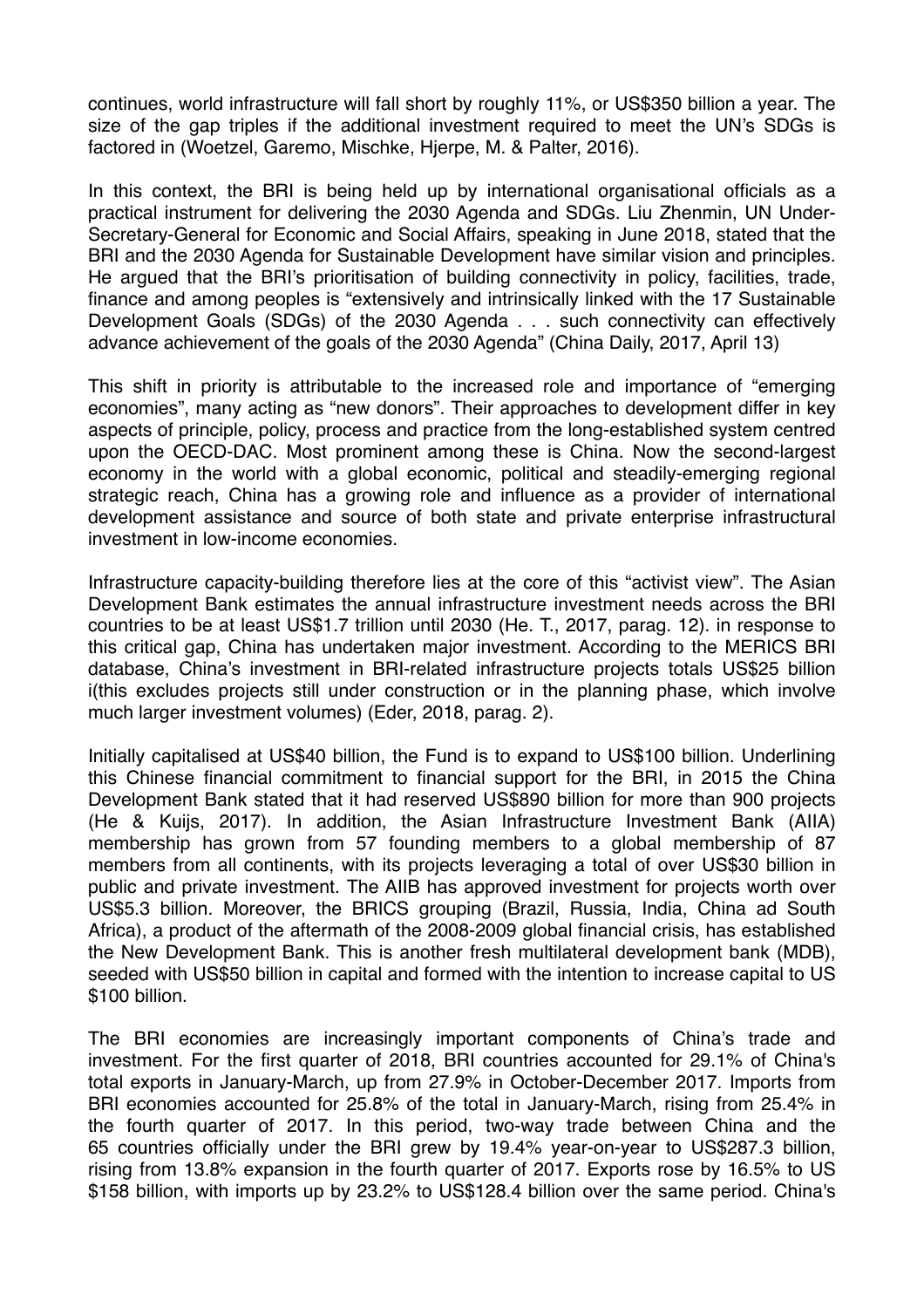trade surplus with BRI countries fell to US\$30.4 billion in January-March, from \$49.9 billion in the previous quarter. The BRI economies also took a sizeable share of China's overseas direct investment (ODI) flows. Non-financial ODI flows to BRI countries fell to US\$3.6 billion in the first quarter of 2018, from US\$4.8 billion in October-December 2017, but, nonetheless, this still accounted for 14.2% of total ODI flows—the highest proportion since the first quarter of 2017 (Economist Intelligence Unit, 2018a).

 According to the Economist Intelligence Unit's BRI Quarterly Report, whilst the BRI member economies currently total 65 countries (although the BRI website identifies 71 members at early November, 2018), in practice, China's trade and investment links are concentrated in relatively few of these. Ten countries accounted for 66.4% and 73.3% of China's export and import flows to BRI countries, respectively, in the first quarter of 2018, led by Vietnam, Malaysia, Russia, Indonesia and Thailand. Most of China's ODI flows to the BRI also went to a select number, principally Singapore, Malaysia, Indonesia and Vietnam. The BRI Report concludes that "this suggests that Chinese companies engaging with the BRI are seeking out the more developed, and stable, markets included in the initiative" (Economist Intelligence Unit, 2018a, §2, parag. 1).

 Much of the BRI literature identify and overcome problems in the basic mechanics of the BRI. However, these do not take us deep enough into the heart of the problem of the BRI in terms of the BRI facilitating sustainable development. The fundamental problem is the need for transparent and effective safeguarding regulations and practices for BRI projects, i.e. a demonstrable synchronisation of BRI practices with established international norms, rules and regulations and particularly alignment with environmental and social governance (ESG). In this context, Safeguard policies are "essential tools to prevent and mitigate undue harm to people and their environment in the development process" (Food and Agriculture Organisation, 2018, para. 1). Safeguards are central to processes of identifying and designing a project. The application of safeguards enable the assessment of potential environmental and social risks and the impacts (positive or negative) associated with a development intervention. Once a project is in the implementation stage, safeguards help define measures and processes to effectively manage risks and enhance positive impacts. The application of safeguard policies provides an important opportunity for stakeholder engagement, enhancing the quality of project proposals and increasing ownership. A number of international organisations, including the World Bank, OECD and European Union, have expressed apprehension that major BRI infrastructure projects present significant environmental, social, and corruption risks. For example, a Blog commentary hosted by the World Bank argues that such risks include biodiversity loss, environmental degradation, or elite capture and argues that such risks may be especially significant in countries involved in the BRI, which tend to have relatively weak governance. These risks will need to be identified and safeguards put in place to minimise their potential negative effects. The WBG and other Multilateral Development Banks could play a role in supporting the implementation of high environment, social and governance standards for BRI investments (Ruta, 2018, Risks section, para. 2).

 There are a number of examples of BRI projects to which the Chinese Government points to substantiate its argument that it is fully committed to, and actively engaged with a "Green BRI". These include the funding, building and running of new transport links such as new single gauge railways (SGR), as well as renewable energy projects for wind and solar "clean" energy and new eco-industry parks. China has established itself as one of the leading global providers of renewable energy capacity (Gu, Renwick,and Lan Xue, 2018). This has helped to make renewable energy a key component of China's "Green BRI". The Chinese engagement with renewables under the BRI is as wide as the BRI membership. A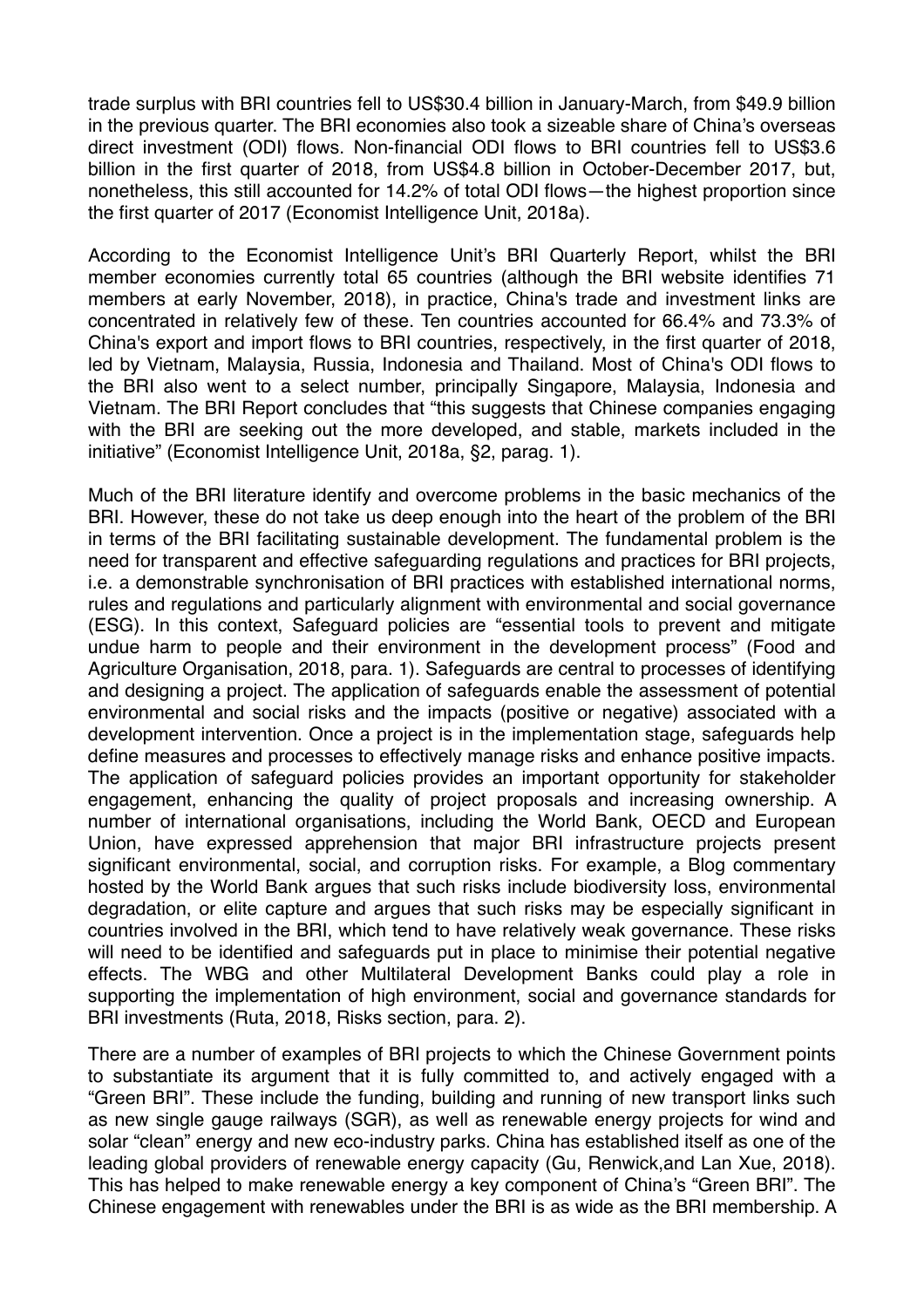few examples are indicative of the scale of this. In Ethiopia, The Chinese-built Adama Wind Farm is the largest in Sub-Sahara. According to PowerChina, "with a total number of 136 sets installed and a total installed capacity of 204,000kW, it is the first overseas wind farm with Chinese Standard and Technology adopted" (PowerChina, 2018: 1). The China– Pakistan Economic Corridor (CPEC) of the BRI has seen significant development of wind energy. The UEP Wind Farm is one of five Wind Farms developed under the CPEC. With an installed capacity of 99 MW it is the largest wind power project developed under CPEC. The strengthening of the renewable energy sector under the BRI is not restricted to wind power. For example, projects developed under the auspices of CPEC illustrate the importance played by solar and hydropower. The Quaid-e-Azam Solar Park in Pakistan is one of the largest solar power plants globally, whilst the Suki Kinari Hydropower Project due completion in 2021 is located on the Kunhar river in the Kaghan valley of Pakistan (Belt and Road Initiative, 2018). If one turns to consider the component of industrial parks, a key element of the BRI corridors, the Chinese Government highlights its role in Ethiopia with the funding and construction of Africa's largest eco-industrial park in Hawassa City, 275 kilometres southeast of Addis Ababa, opened in July 2016. The Park uses a Zero Liquid Discharge (ZLD) system that helps recycle 85 per cent of sewerage disposal water. Describing the development to a meeting of NEEPAD, Prime Minister Hailamariam Dessalegn argued that: "The eco-friendly industrial park will show that environmental protection and development can go hand in hand" (Embassy of Democratic Republic of Ethiopia, 2016: 1). A third aspect of a "Green BRI", on the ground, is that of transport infrastructure capacity-building. In Central Asia, three railroad connections had been completed under the BRI by Autumn 2018: Pop-Angren in Uzbekistan, Uzen-Bereket- Gorgan traversing Kazakhstan, Turkmenistan, and Iran, and Khorgos dry port in Kazakhstan that connects China and Kazakhstan. A fourth, the China-Kyrgyzstan- Uzbekistan rail line remind under renewed discussion. Under CPEC, we can see the upgrading of the Karachi-Peshawar Railway Line and the creation of Pakistan's first mass transit system, the Orange Line Metro Lahore (OLMT), the first of three rail lines of the Lahore Metro system. In Africa, the Mombasa-Nairobi SGR, opened in 2017, carries freight and passengers and is planned to be extended to Uganda, Rwanda, and South Sudan. Reflecting the inter-connected character of the BRI, Chinese firms are developing the Mombasa port and Mombasa Special Economic Zone. In Ethiopia, the US\$3.4 billion Addis Ababa Urban Rail project – the electrified Addis Ababa Light Rail Transit (AA-LRT) – has also been developed. The environmental credentials and contribution of these projects to Kenyan and Ethiopian sustainable development have been stressed by the Chinese Government (Embassy of the People's Republic of China in Ethiopia (2016, February 1; Government of China, 2017, June 1). However, in both cases, concerns have been raised within the respective countries about the mounting indebtedness being incurred and uncertainties over funding for further line extensions (Omondi, 2017, para. 5). According to current research, this concern is being more widely experienced. As Eder has noted, "excessive debt levels of many target [BRI] countries receiving Chinese loans have… sparked concerns about the BRI's financial sustainability" (Eder, 2018, Security section, para. 3). The implications for national finances of BRI partner states of BRI-driven increased indebtedness for an economy include budgetary pressures on non-BRI development and national environmental protection projects. With respect to BRI-related rail development, evidence of "pushback" can be found in the example of the Malaysian East Coast Rail Link project, funded by China and constructed by a Chinese firm under the BRI. Although construction on the 620-kilometre link began in August 2017, under the new Prime Minister Mahathir Mohamad, work on the project was suspended in July 2018 due to deepening Malaysian Government concerns over the rising cost of this project and the amount Malaysia would have to borrow from China estimated by the incoming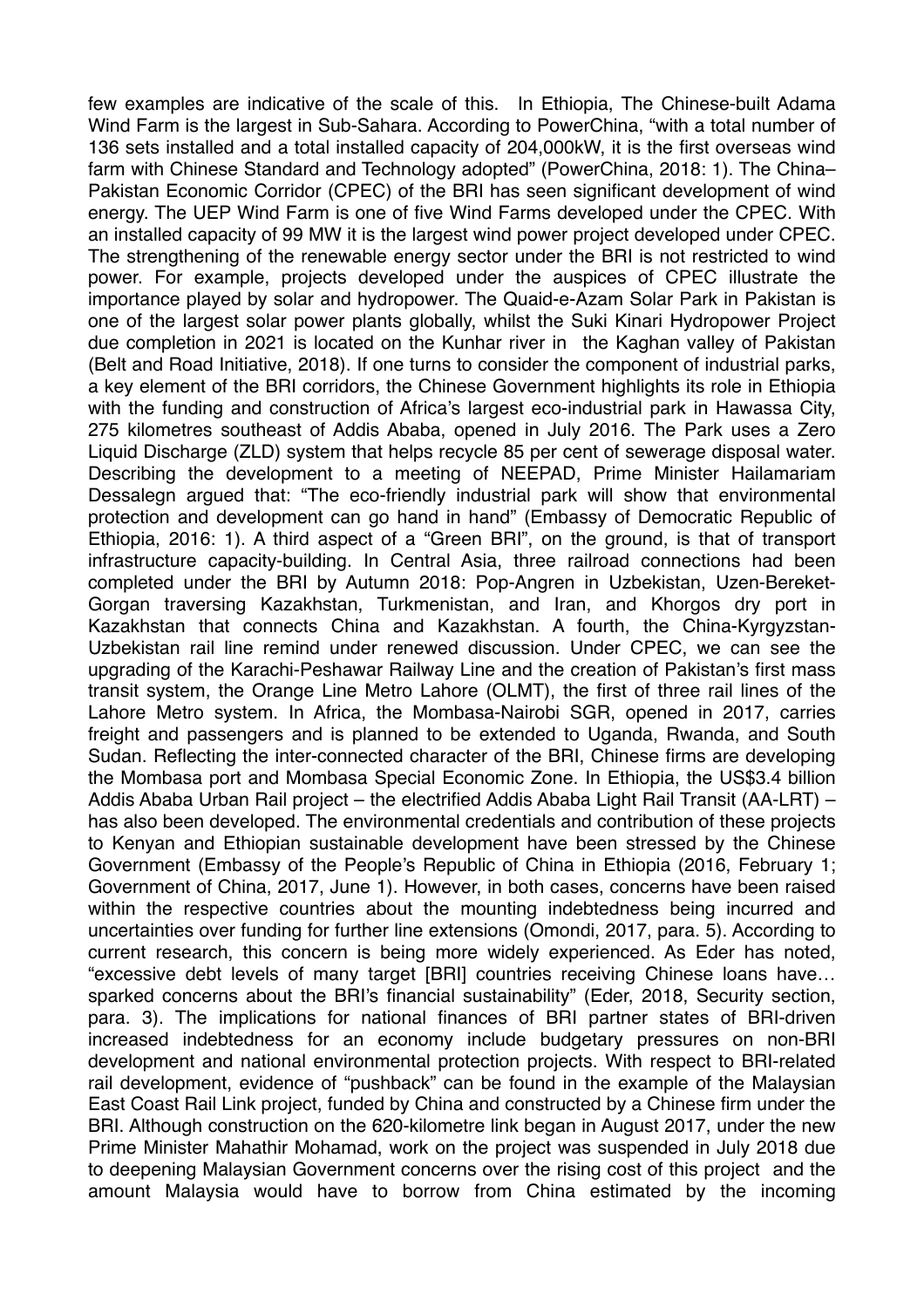Government as \$20 billion, thereby exceeding original estimates, and others agreed with China under the previous Government. The previous Malaysian government led by Najib Razak, a strong supporter of the BRI, agreed BRI-related infrastructure projects estimated to cost US\$34 billion (Pham, 2018: 1). In addition to such concerns, geo-political and geo- strategic factors have been the subject of increased discussion following the recent experience of Sri Lanka under the BRI. In 2017, the Sri Lankan government signed a concessionary agreement for a joint venture between the China Merchants Port Holdings Company Limited (CMPort), China's state-owned port company and the Hambantota port, which is the second largest port in Sri Lanka. According to the agreement, 70 percent of the Hambantota port will be owned by the Chinese company while the Sri Lanka Ports Authority (SLPA) owns the remaining shares. The criticism of this transfer is that it resulted from an over-ambitious port/airport development that loaded Sri Lanka with an unsustainable debt to Chinese policy banks and other investors at commercial rates. This has suggested to some observers that it has led to a transfer from a development project *per se*, to a geo-strategically-important acquisition by China (Moramudali, 2017).

 China has made much of its stated commitments to a "green BRI" and pledges that the BRI will adhere to global and regional environmental protection 'Safeguard' régimes. Most prominently, the Chinese Government and the United Nations worked together with a range of inter-governmental and non-governmental organisations to establish an International Coalition for Green Development on the Belt and Road, announced in May 2017. In 2017, the Chinese Ministry of Environmental Protection and three other ministries issued "Guidance on Promoting Green Belt and Road" and the "Belt and Road Ecological and Environmental Cooperation Plan". These policy documents are buttressed by the "Action Plan on Connecting the Belt and Road by Standards (2018-20)". Under the Action Plan, China commits itself to "expanding the fields of mutual recognition of standards and work with the countries along the BRI routes to formulate no fewer than 100 international standards, translate and launch more than 1,000 foreign versions of the Chinese standards, and carry out 2,000 key technical index comparisons in important fields" (Ministry of Environmental Protection, 2017).

 An interesting element of China's approach to a Green BRI are the Green Credit Guidelines (GCG), first announced in 2012 and described by Friends of the Earth as "one of the most progressive sustainable finance policies in the world" (Friends of the Earth, 2017, para. 2). With the advent of the BRI, a recent Friends of the Earth assessment concludes that: The Green Credit Guidelines offer China and its banking sector a unique opportunity to make good on their commitment to invest sustainably. But according to our report findings, Chinese banks continue to struggle to meet their obligations to comply with host country law and international norms and standards in their overseas investments (2017, Report section, para. 2).

 The question of the BRI's compliance, or at least synchronisation with, ESG has become particularly salient with the publication of "China`s Arctic Policy" in January, 2018. The White Paper states that 'China will advance Arctic-related cooperation under the Belt and Road Initiative' through the creation of a Polar Silk Road:

 China hopes to work with all parties to build a "Polar Silk Road" through developing the Arctic shipping routes. It encourages its enterprises to participate in the infrastructure construction for these routes and conduct commercial trial voyages in accordance with the law to pave the way for their commercial and regularised operation. China attaches great importance to navigation security in the Arctic shipping routes. It has actively conducted studies on these routes and continuously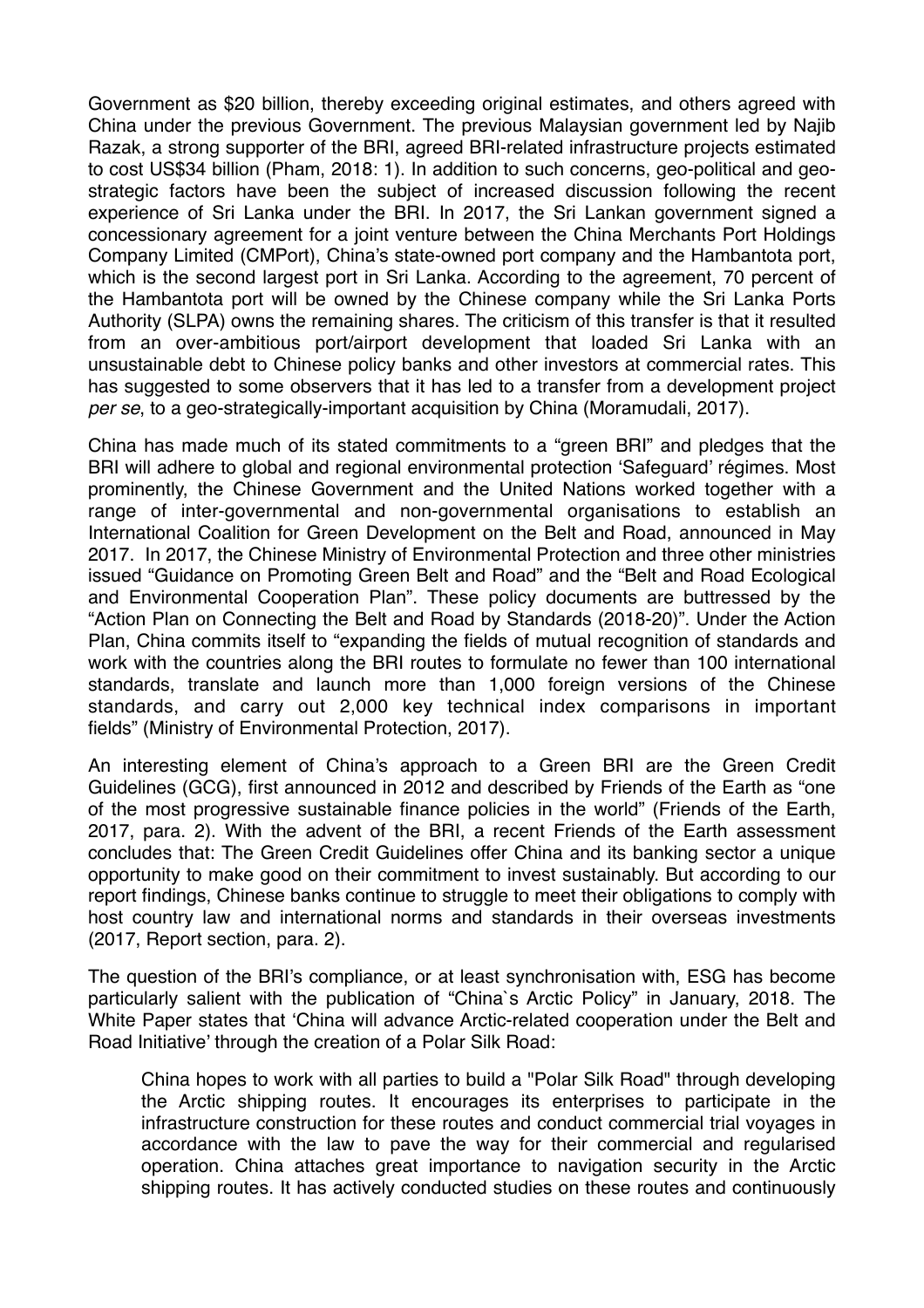strengthened hydrographic surveys with the aim to improving the navigation, security and logistical capacities in the Arctic. China abides by the International Code for Ships Operating in Polar Waters (Polar Code), and supports the International Maritime Organisation in playing an active role in formulating navigational rules for the Arctic. China calls for stronger international cooperation on infrastructure construction and operation of the Arctic routes (Government of China, 2018).

 In terms of the ESG, the White Paper and proposed Polar Silk Road are carefully crafted to present the policy within the context of what President Xi Jinping has referred to as a "community of common destiny" and set in terms of international régime compliance, specifically those pertaining to environmental protection. The White Paper seeks to rationalise China's statement as a "Near-Arctic State" and is widely viewed as a statement of intent. Some evaluations assess the statement and Polar Silk Road in geo-political and geo-strategic terms, however, an interesting intervention in the discussion by Artur Gushchin focuses on the technical requirements to protect the environment should a 'Northern Route' for the BRI develop, such as the dangers posed to the arctic environment by ballast water discharges, fee charges in destination ports if ballast water be released under special procedure, instituting sensor technology that ought to be made be mandatory on all commercial carriers that intend to operate in the Arctic in order to send real-time data and hence deter violations, the necessary scientific studies-particularly through the increased use of unmanned remote controlled water vessels. In addition, Gushchin's insightful assessment points to the importance of laying submarine fiber-optic cables on the Arctic seabed. "Arctic cables can play a decisive role in the long-term exploration of mineral deposits on the seabed, since they can become docking stations for unmanned underwater vessels, enable real-time data transmission, compile existing communication services into one system and lead to standardization of the Arctic market". Gushchin argues that, in particular, "China should pay special attention to data-centers within the Arctic members that will accumulate all the information. Major IT companies in the world have already invested up to \$1 billion to their construction in the region and are ready to double capacities within 5-10 years" (Gushchin, 2018: 1).

 Such detail notwithstanding, the Polar Silk Road under the BRI has steady taken institutional form. The restructuring of the Chinese Government in 2017 saw an upgrading of the administrative infrastructure for the Polar Silk Road in the shape of the new Ministry of Natural Resources (MNR) with many of the responsibilities previously held by the State Oceanic Administration (SOA), under which China's polar activities previously were organised, have been absorbed by the new ministry. The China Institution of Navigation (CIN) has established a Polar Navigation and Equipment Committee, with a dedicated forum on polar navigation and infrastructure convened in September 2018.

 Given the fragility of the arctic eco-system and indigenous peoples' communities, the sensitivities of increased commercial, scientific and tourist traffic and ancillary activities proposed in the White Paper will require full ESG adherence, monitoring and transparency under the BRI, the Arctic Council and treaties, and wider international obligations to the 2030 Agenda and SDGs. Whether this is realised in practice remains to be seen over the course of the Polar Silk Road's development.

#### **5. Conclusion**

 There is a broadly-held consensus across the major intergovernmental organisations that the aims and focus of the BRI are aligned with the 2030 Agenda and SDGs and it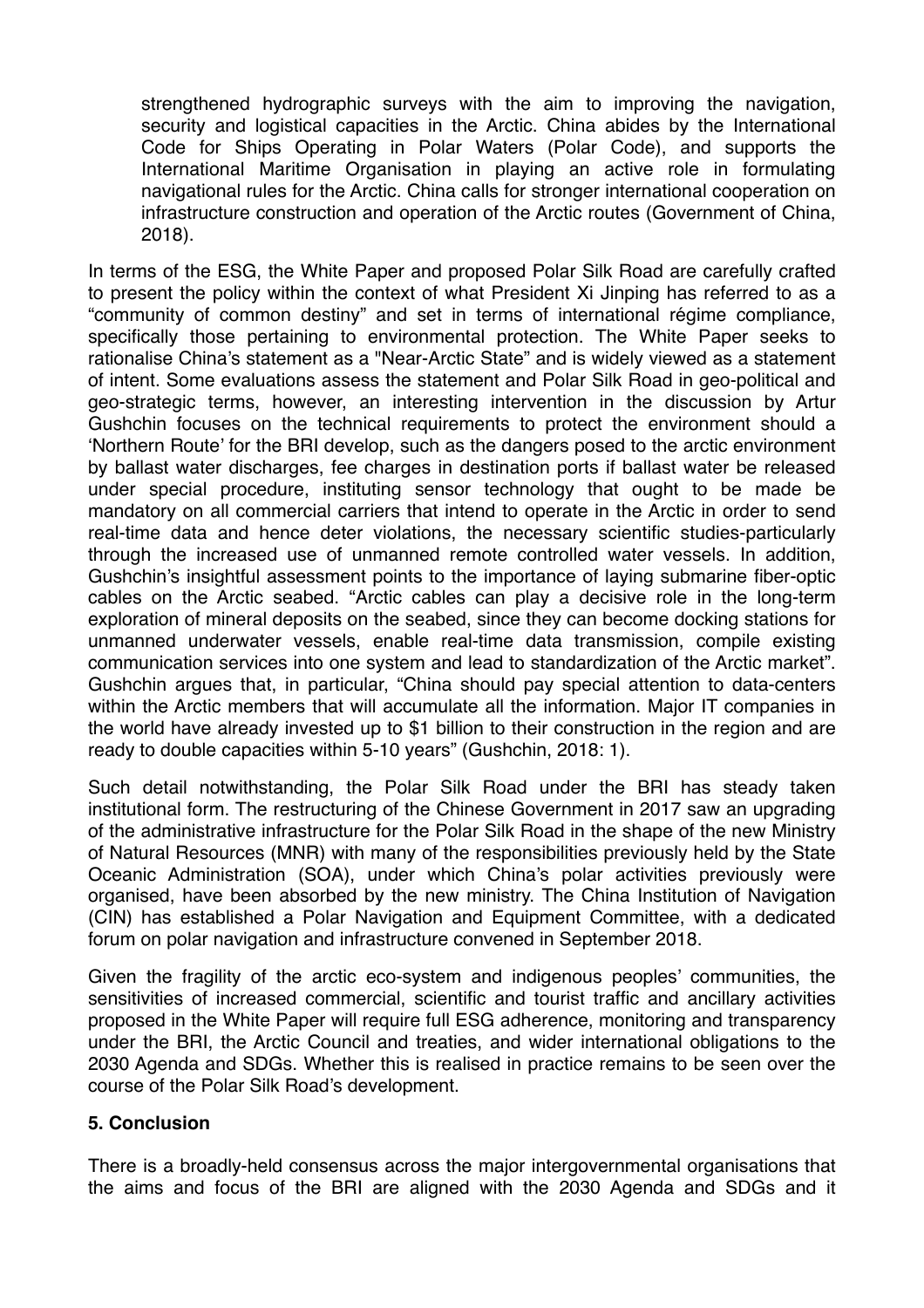represents a potentially important tool to help achieve these over the next 12 years. By placing its emphasis on building infrastructure capacity and increasing connectivity, the BRI has the potential to meet the 17 SDGs. Building new capacity that will generate new trade, production, employment and increased economic growth and GDP of the BRI partners can contribute to all the SDGs globally through interlocking national projects. Increased national governmental income can drive national policies related to SDGs such as health and well-being (SDG 3), education (SDG 4), or urban sustainability (SDG 11). Part of the attraction of the BRI for those is that it is already up and running with a world- wide partnership, backed by unprecedented levels of investment funding from China, partner Governments and MDBs, well advanced in its policy portfolio, institutionalisation and operational functionality, with a global impact. This is a central pillar of Agenda 2030 and SDG 17 "Partnership for the Goals": "Coordinating policies to help developing countries manage their debt, as well as promoting investment for the least developed, is vital to achieve sustainable growth and development." (UN, 2015). Clearly, the key element for realisation of the BRI's potential contribution is the sustainability of the development, understood holistically as embracing financial and administrative durability, Corporate Social Responsibility, environmental protection and verifiable "Green Growth" that will provide the requisite basis for helping to end poverty (SDG1) and hunger (SDG 2), reduce inequalities - including those of gender (SDGs 10 and 5), as well as provide employment with dignity (SDG 8). However, the BRI in practice is spurring concerns and criticisms. As we have noted above, there are issues over the financial viability of the BRI and the economic, financial, environmental, socio-cultural, governance, corporate and political impact on the BRI partners and the wider global development project. To realise the BRI's full potential and genuinely help attain the SDGs, these concerns need to be addressed. For example, high debt levels of many of the BRI countries receiving Chinese loans have spurred concerns about the BRI's financial sustainability. Responding to these issues requires a recalibration of Chinese Government policy on the BRI meet the need for clear and effective safeguarding provisions for BRI projects, synchronised with established international norms, rules and regulations that are, themselves, integral to the ethos, aims and implementation of Agenda 2030 and achievement of the SDGs.

#### **References**

 Baker McKenzie. (2017, October 10). Belt & Road: Opportunity & risk: The prospects and perils of building China's New Silk Road [Web report]. Retrieved from: https:// www.bakermckenzie.com/-/media/files/insight/publications/2017/10/ belt-road/ baker\_mckenzie\_belt\_road\_report\_2017.pdf

 Belt and Road Initiative (2018). The Belt and Road Initiative [Webpage]. Retrieved from https://www.beltroad-initiative.com/info/epage/beltandroad/201807/20180702761874.shtml

 Brînză, A. (2018, March 20). Redefining the Belt and Road Initiative: The BRI is not about physical routes in Eurasia. It is a global strategy. The Diplomat. [Web news article]. Retrieved from https://thediplomat.com/2018/03/redefining-the-belt-and-road-initiative/

 China Daily (2017, April 13). Belt and Road initiative provides strong support for UN 2030 goals. [Web news report]. Retrieved from http://www.chinadaily.com.cn/china/2017-04/13/ content\_28919095.htm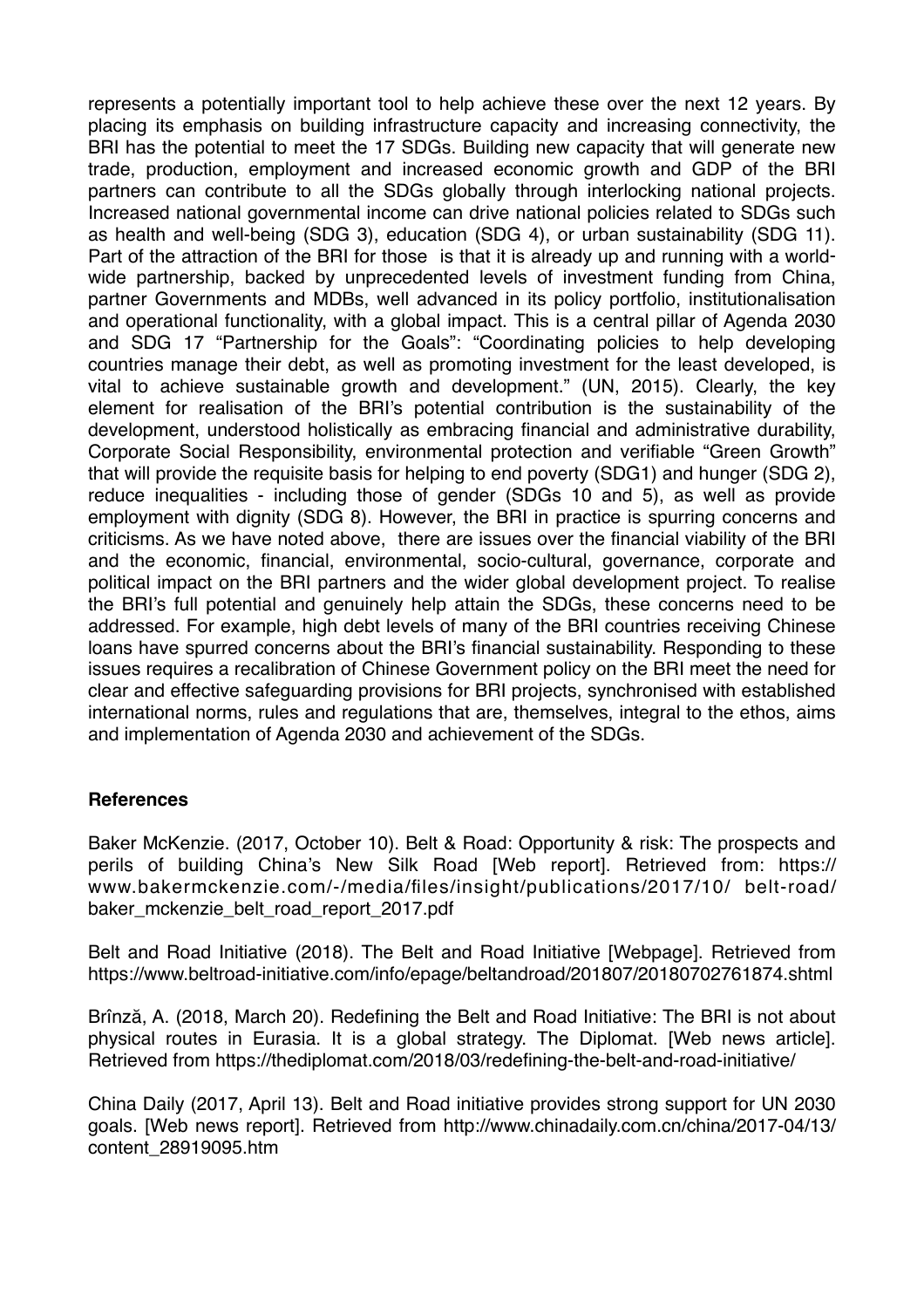Economist Intelligence Unit. (2018a, May 21). Belt and Road Initiative quarterly: Q2 2018 [Web analysis report]. Retrieved from http://country.eiu.com/article.aspx? articleid=626742246

 Economist Intelligence Unit. (2018b, August 23). Belt and Road Initiative quarterly: Q3 2018 [Web analysis report]. Retrieved from http://country.eiu.com/article.aspx? articleid=1727064356&Country=China&topic=Politics

 Eder, T. S. (2018, June 7). Mapping the Belt and Road Initiative: this is where we stand. Mercator Institute for China Studies. [Web article]. Retrieved from https://www.merics.org/ en/bri-tracker/mapping-the-belt-and-road-initiative

 Embassy of the People's Republic of China in Ethiopia (2016, February 1). Vice Foreign Minister Zhang Ming Visits Ethiopia. Retrieved from http://et.china-embassy.org/eng/zagx/ gxhg/t1341874.htm

 Food and Agriculture Organisation. (2018). Environmental and Social Safeguards. Investment Learning Platform (ILP). [Web pages]. Retrieved from http://www.fao.org/ investment-learning-platform/themes-and-tasks/environmental -social-safeguards/en/

 Friends of the Earth. (2017, December). Investing in a Green Belt and Road? Assessing the implementation of China's Green Credit Guidelines abroad [Web report]. Retrieved from https://foe.org/resources/investing-green-belt-road-assessing-implementation-chinasgreen-credit-guidelines-abroad/

 Government of China (2018, June 7). Reports have been saying that the Belt and Road projects have increased the debts of countries along the routes. What's MOFCOM's comment? Ministry of Commerce of the People's republic of China. [Online Press Briefing]. Retrieved from http://english.mofcom.gov.cn/article/pressconferencehom

 Government of China (2018, January 26) China's Arctic Policy (Beijing: The State Council Information Office of the People's Republic of China. Retrieved from https:// eng.yidaiyilu.gov.cn/zchj/qwfb/46076.htm

 Green Climate Fund (2018) Environment and Social Safeguards [Web page]. Retrieved from https://www.greenclimate.fund/safeguards/environment-social

 Government of China. (2017, June 1). Foreign Ministry Spokesperson Hua Chunying's Regular Press Conference. Ministry of Foreign Affairs. [Web interview transcript]. Retrieved from https://www.fmprc.gov.cn/mfa\_eng/xwfw\_665399/ s2510\_665401/ t1467100.shtml

 Gu, J., Renwick, N., and Lan Xue. (2018). The BRICS and Africa's search for green growth, clean energy and sustainable development. Energy Policy. Vol. 120, September, pp. 675-683. https://www.sciencedirect.com/science/article/pii/S030142151830332X

 Gushchin, A. (2018, October 10) Overcoming challenges facing Polar Silk Road. China Daily [Web news article]. Retrieved from http://europe.chinadaily.com.cn/a/201810/18/ WS5bc7c83ea310eff303282ffa.html